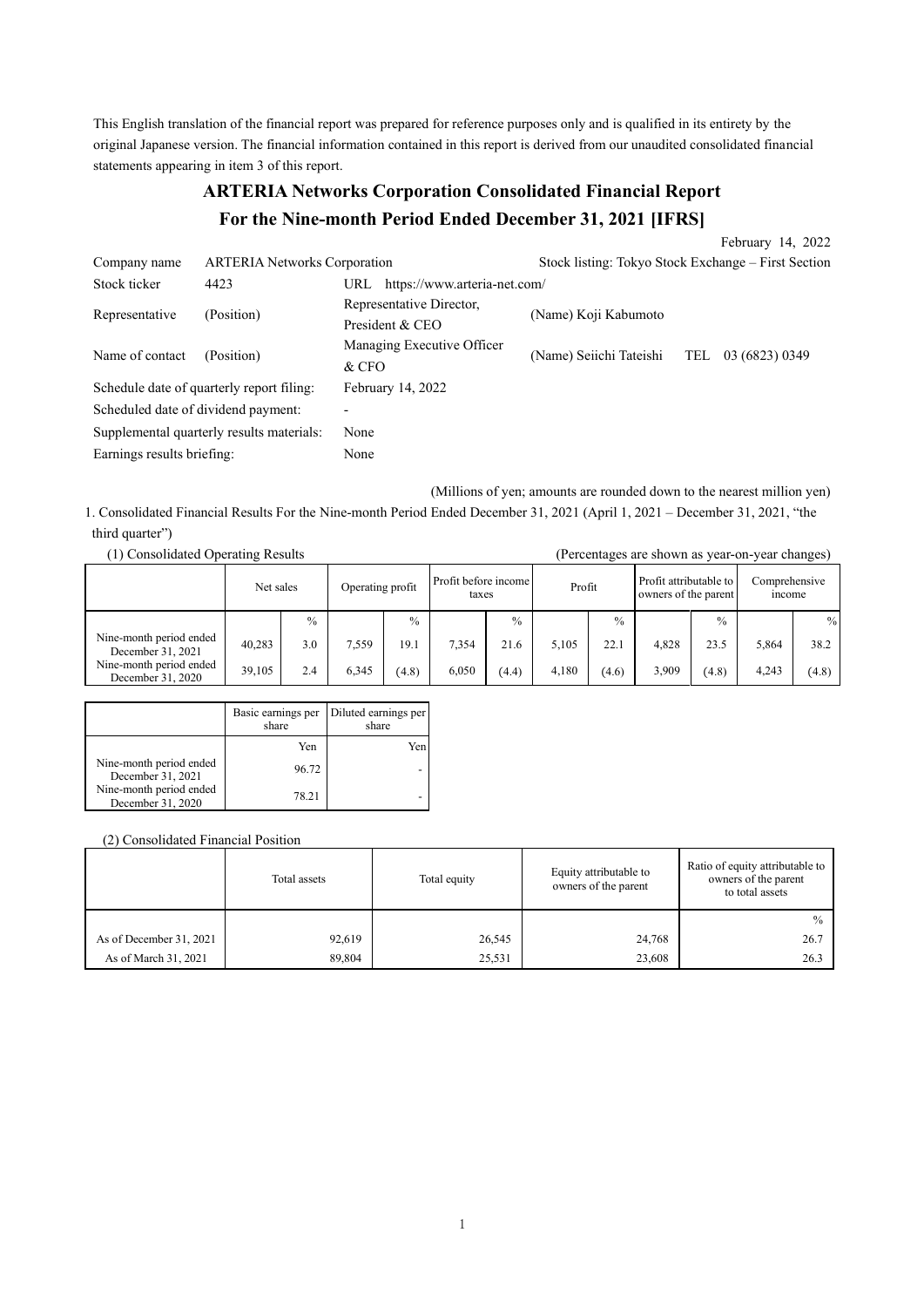### 2. Dividends

|                                                      | Dividends per share |                |                          |                |       |  |  |
|------------------------------------------------------|---------------------|----------------|--------------------------|----------------|-------|--|--|
|                                                      | First Quarter       | Second Quarter | Third Quarter            | Fourth Quarter | Total |  |  |
|                                                      | Yen                 | Yen            | Yen                      | Yen            | Yen   |  |  |
| Fiscal year ended<br>March 31, 2021                  |                     | 0.00           | $\overline{\phantom{0}}$ | 55.37          | 55.37 |  |  |
| Fiscal year ending<br>March 31, 2022                 | -                   | 29.00          | $\overline{\phantom{0}}$ |                |       |  |  |
| Fiscal year ending<br>March 31, 2022<br>(forecasted) |                     |                |                          | 29.00          | 58.00 |  |  |

Note

Revision of forecasted dividend: None

3. Consolidated Financial Results Forecast for the Fiscal Year Ending March 31, 2022 (April 1, 2021 to March 31, 2022)

|                                      |           |      |                  |               |                               |               |        |               |                                                |               | (Percentages are shown as year-on-year changes) |
|--------------------------------------|-----------|------|------------------|---------------|-------------------------------|---------------|--------|---------------|------------------------------------------------|---------------|-------------------------------------------------|
|                                      | Net sales |      | Operating profit |               | Profit before income<br>taxes |               | Profit |               | Profit attributable to<br>owners of the parent |               | Basic earnings per<br>share                     |
|                                      |           | $\%$ |                  | $\frac{0}{0}$ |                               | $\frac{0}{0}$ |        | $\frac{0}{0}$ |                                                | $\frac{0}{0}$ | Yen l                                           |
| Fiscal year ending<br>March 31, 2022 | 54.519    | 2.2  | 9.300            | 4.9           | 8.929                         | 5.5           | 6.162  | 4.5           | 5.800                                          | 4.8           | 116.03                                          |

Note

Revision of forecast: None

\* Notes

(1) Changes in significant consolidated subsidiaries (which resulted in changes in scope of consolidation) during the nine-month period ended December 31, 2021: None

(2) Changes in accounting policies and estimates

- (i) Changes in accounting policies required under IFRS: None
- (ii) Other changes in accounting policies: None
- (iii) Changes in accounting estimates: None

(3) Number of outstanding shares (Common stock)

- (i) Number of shares outstanding (including treasury stock)
- (ii) Number of treasury stock
- (iii) Number of weighted averag common stock outstanding

| g | As of             | 50,000,000 | Shares | As of             | 50,000,000 | Shares        |  |
|---|-------------------|------------|--------|-------------------|------------|---------------|--|
|   | December 31, 2021 |            |        | March 31, 2021    |            |               |  |
|   | As of             | 111,087    | Shares | As of             | 13.625     | <b>Shares</b> |  |
|   | December 31, 2021 |            |        | March 31, 2021    |            |               |  |
| e | As of             | 49.920,405 | Shares | As of             | 49,985,139 | <b>Shares</b> |  |
|   | December 31, 2021 |            |        | December 31, 2020 |            |               |  |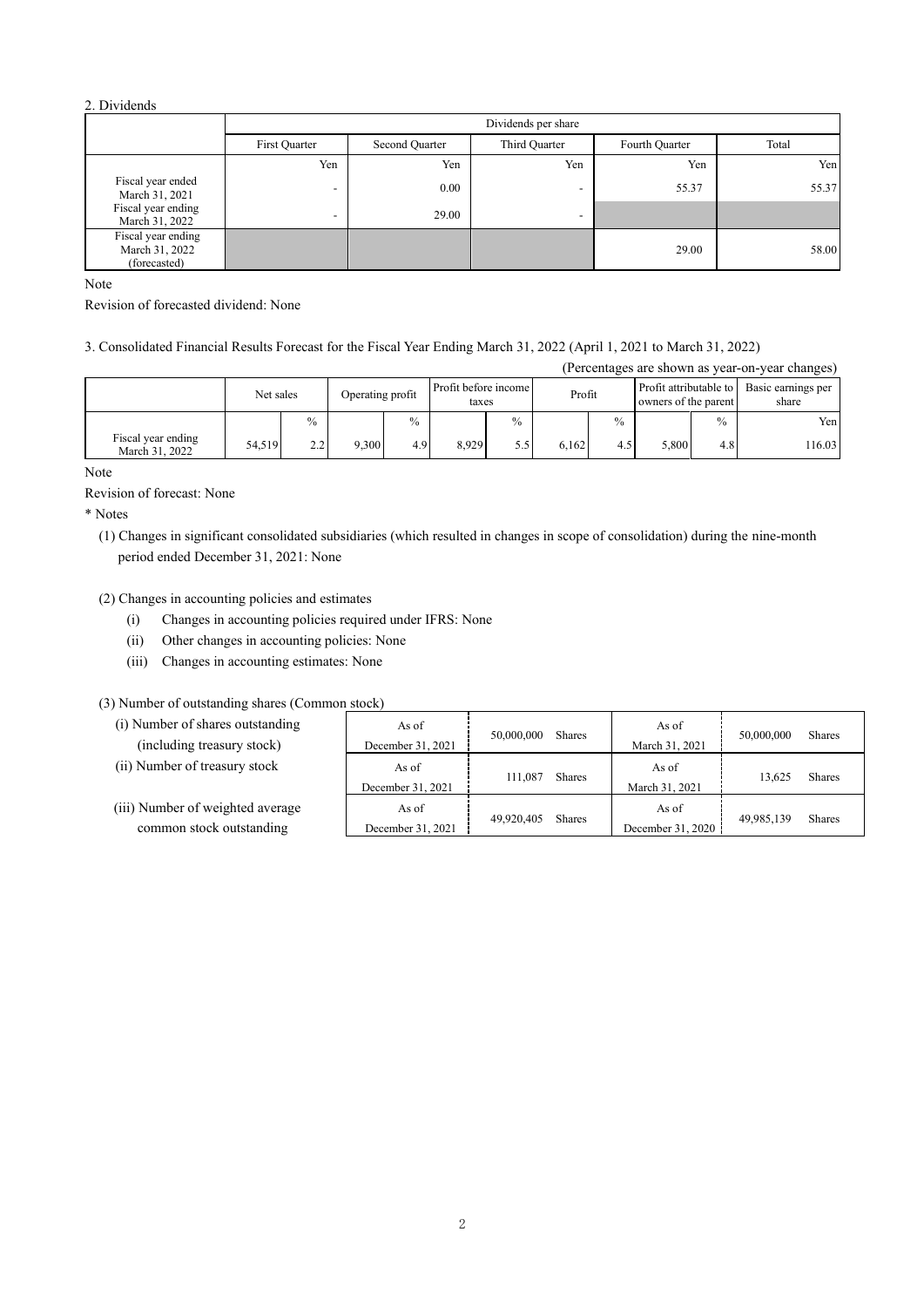- \* This consolidated financial report is not subject to interim review procedures by certified public accountants or an audit firm.
- \* Regarding appropriate use of forecasts and other special notes

### Regarding appropriate use of forecasts

This report contains statements that constitute forward-looking statements including estimations, forecasts targets and plans. Such forward-looking statements do not represent any guarantee by the Company of future performance. Our actual results may vary materially from those we currently anticipate. Any forward-looking statements in this report are based on the current assumptions and beliefs of the Company in light of the information currently available to it, and involve known and unknown risks, uncertainties and other factors. Regarding the use and definition of forecasts please refer to "Forecasts" under "1. Qualitative Information."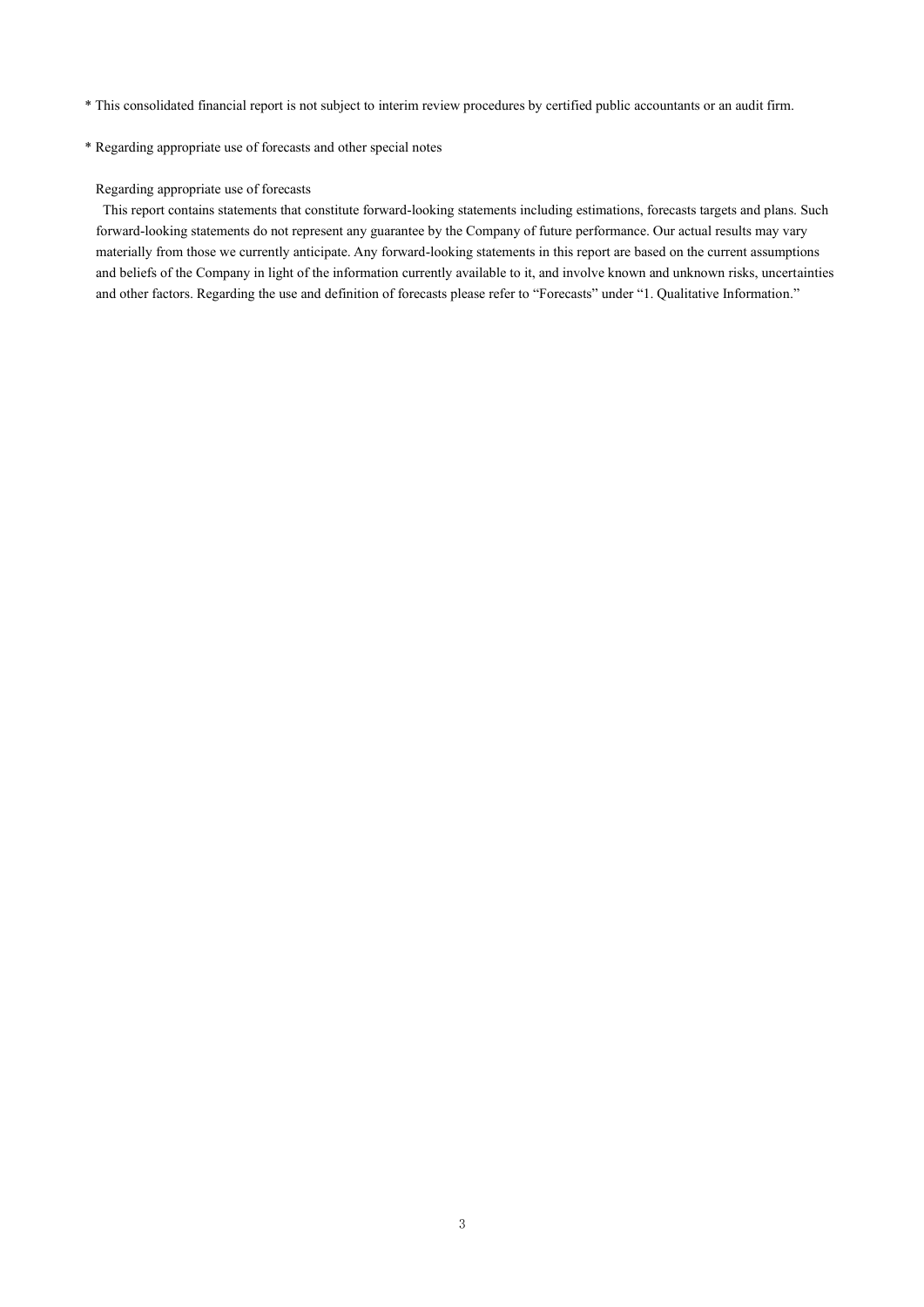## Appendix

| (2) Quarterly Condensed Consolidated Statement of Income and Quarterly Condensed Consolidated Statement of Comprehensive |  |
|--------------------------------------------------------------------------------------------------------------------------|--|
|                                                                                                                          |  |
|                                                                                                                          |  |
|                                                                                                                          |  |
|                                                                                                                          |  |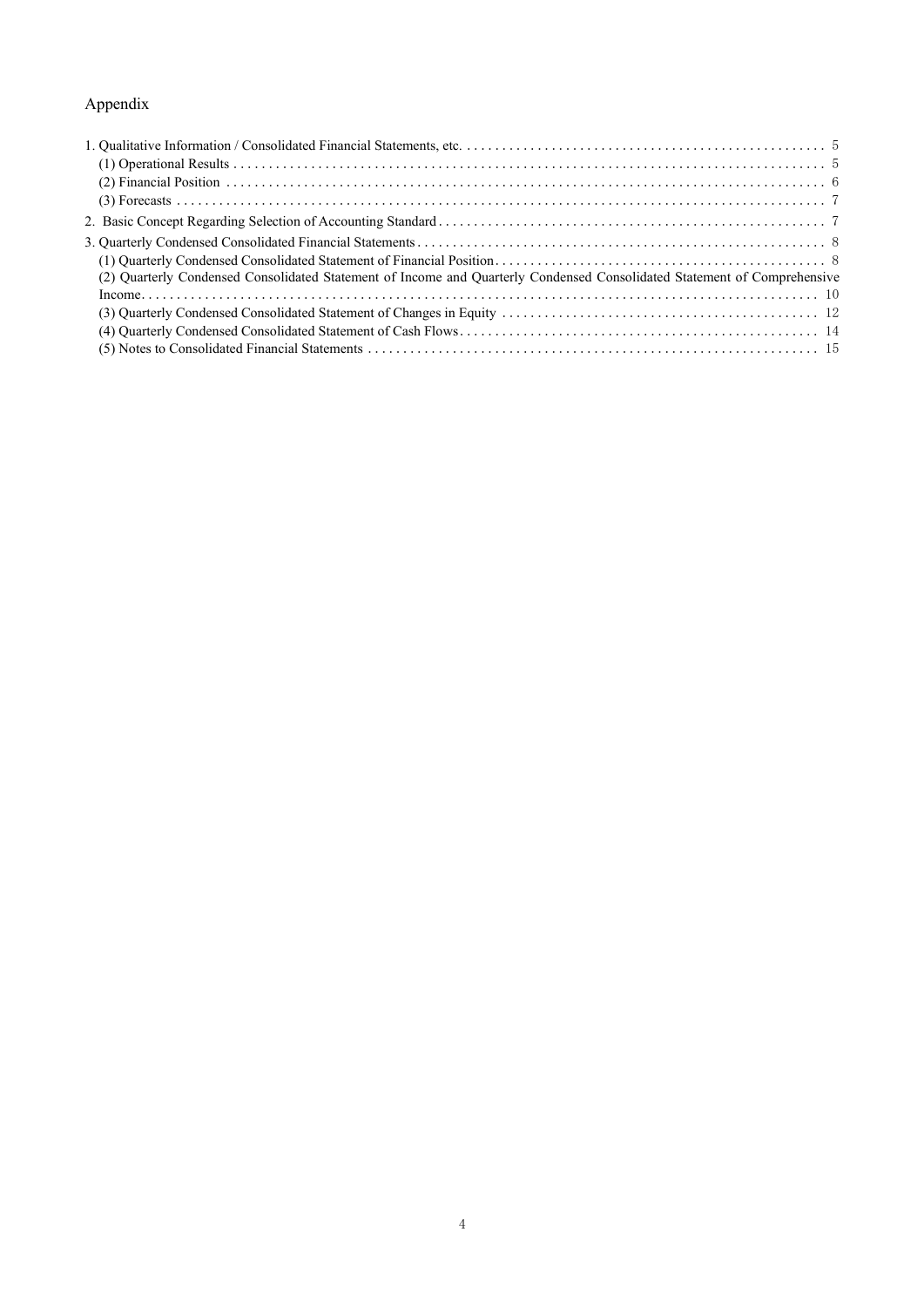#### 1. Qualitative Information / Consolidated Financial Statements, etc.

#### (1) Operational Results

Although we saw a temporary improvement of COVID-19 during the third quarter, new variants have occurred and economic conditions remain tough. While the expedition of booster vaccinations is being considered and economic recovery is expected, the future impact of COVID-19 on the domestic and global economy will need to be monitored continuously.

In the information and telecommunications market, where the Group operates, the spread of cloud-based services and increase in telecommuting has accelerated the demand for high-speed communications and secure network services.

In this business environment, our overall earnings results are trending in line with expectations. This includes our core service sales operations and cost control efforts. Executing our growth strategy, aimed at achieving our mid-term plan, we have put in place company-wide organization restructuring efforts to enhance our network quality and improve productivity.

In internet services, sales for our FTTx, ISP and IP phone services increased year on year.

Driven by a continued increase in cloud usage and the spread of telecommuting, sales of our best effort basis maximum 10Gbps (uplink and downlink) FTTx service are expanding steadily.

In ISP services, demand for high-quality services has increased, and take-up of our Cross Pass (note) service has expanded. Due to expansion of sales opportunities to partners our IP phone services sales grew year on year.

In network services, sales for our core products leased circuits and VPN services increased year on year.

Driven by steady demand from corporates, OTTs and telecommunication providers, who are promoting the introduction of DX, leased circuit sales grew year on year.

VPN services achieved a steady sales increase.

In condominium internet services, sales in both the owned condo market and the rental apartments market grew steadily. The implementation rate of the building-wide model continues to increase in the owned condo market and our orders sustain a strong trend. In the rental market, which we are focusing on for growth, we have enhanced our competitiveness by introducing high-quality services and other optional services, such as smart locks, and achieved sales growth.

In DX services, the roll out of Connectix is contributing to differentiation with competitors in the building-wide market, and the number of condominiums in which it is available is gradually expanding.

In Others, which includes our data center business, we recorded a disposal gain on the partial transfer (data center ComSpace I and ComSpace II) of our data center business during the third quarter.

As a result, during the third quarter net sales increased by 1,178 million yen (3.0%) year on year to 40,283 million yen. Operating income increased by 1,213 million yen (19.1%) year on year to 7,559 million yen, profit before income taxes for the period increased by 1,304 million yen (21.6%) year on year to 7,354 million yen. Profit for the period attributable to owners of the parent increased by 918 million yen (23.5%) year on year to 4,828 million yen.

#### Note:

Cross Pass is a flat-rate internet connection service compatible with NTT EAST and NTT WESTs' Flet's service. It is also compatible with services provided by their OEM partners.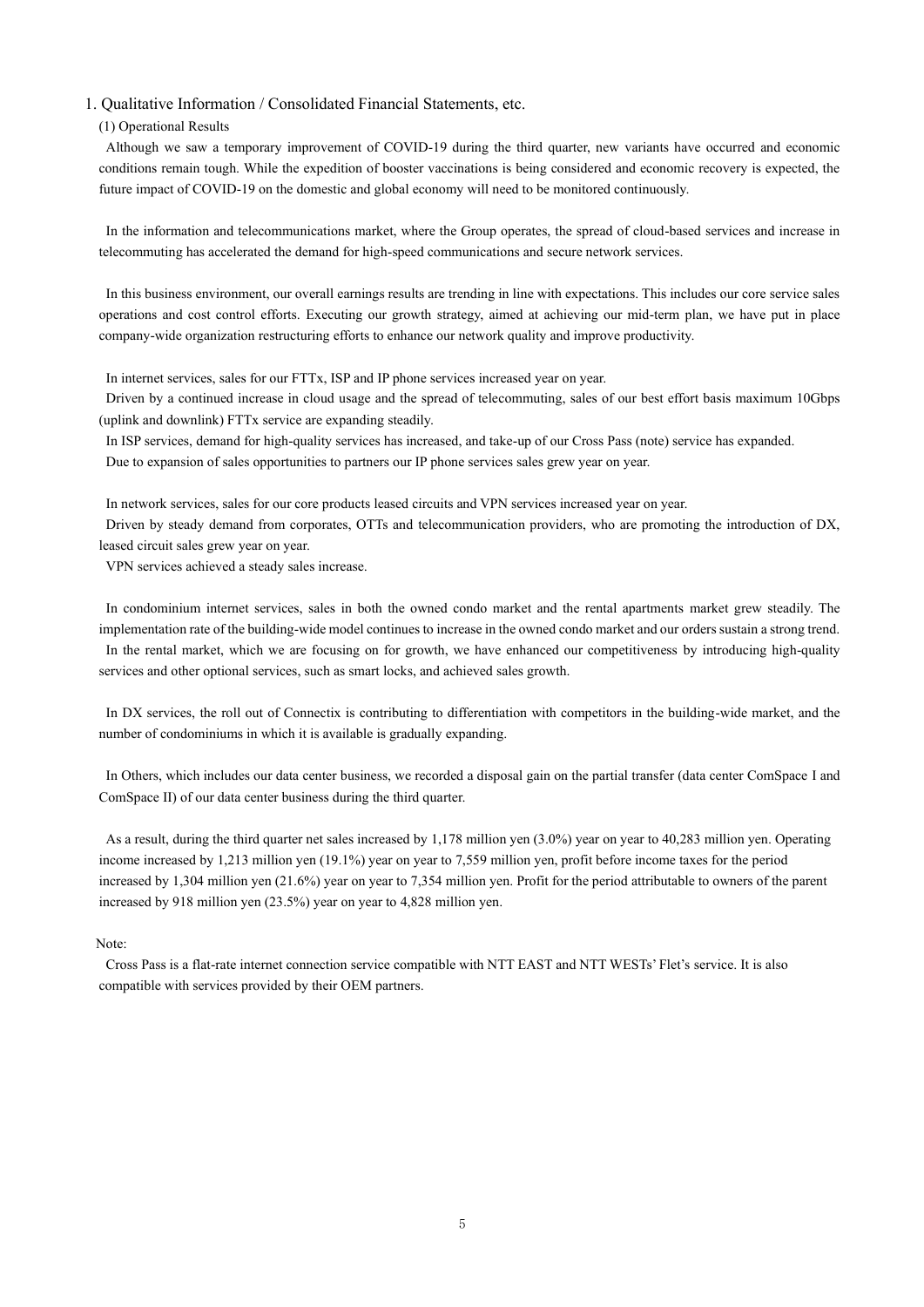#### (2) Financial Position

|                                                                  | March 31, 2021 | December 31, 2021 | Change  |
|------------------------------------------------------------------|----------------|-------------------|---------|
| Total assets (millions of yen)                                   | 89,804         | 92,619            | 2,814   |
| Total equity (millions of yen)                                   | 25,531         | 26,545            | 1,013   |
| Equity attributable to owners<br>of the parent (millions of yen) | 23,608         | 24,768            | 1,159   |
| Ratio of equity attributable to<br>owners of the parent $(\% )$  | 26.3           | 26.7              | 0.5     |
| Balance of borrowings<br>(millions of yen)                       | 38,317         | 37,262            | (1,054) |

During the third quarter, total assets increased by 2,814 million yen from the end of the previous fiscal year, to 92,619 million yen. Equity attributable to owners of the parent increased by 1,159 million yen year on year, to 24,768 million yen. As a result, the ratio of equity attributable to owners of the parent amounted to 26.7%.

#### Overview of Cash Flows

During the third quarter, the balance of cash and cash equivalents decreased by 1,589 million yen year on year, to 6,928 million yen.

#### (Cash flows from operating activities)

An increase in income taxes paid resulted in a decrease of 1,637 million yen year on year in cash generated by operating activities, to 7,687 million yen.

#### (Cash flows from investing activities)

As a result of selling fixed assets and investment securities, cash used for investing activities decreased by 2,835 million yen year on year, to 3,848 million yen, while there was an increase in acquisitions of fixed assets.

Consequently, free cash flow  $(*)$  in the third quarter increased by 1,198 million year on year to 3,839 million yen cash generated.

### (Cash flows from financing activities)

Cash used for financing activities increased by 1,747 million yen year on year, to 7,866 million yen, due to payment of dividends, repayment of long-term borrowings, and purchase of treasury stock.

\* Free cash flow: cash flows from operating activities + cash flows from investing activities.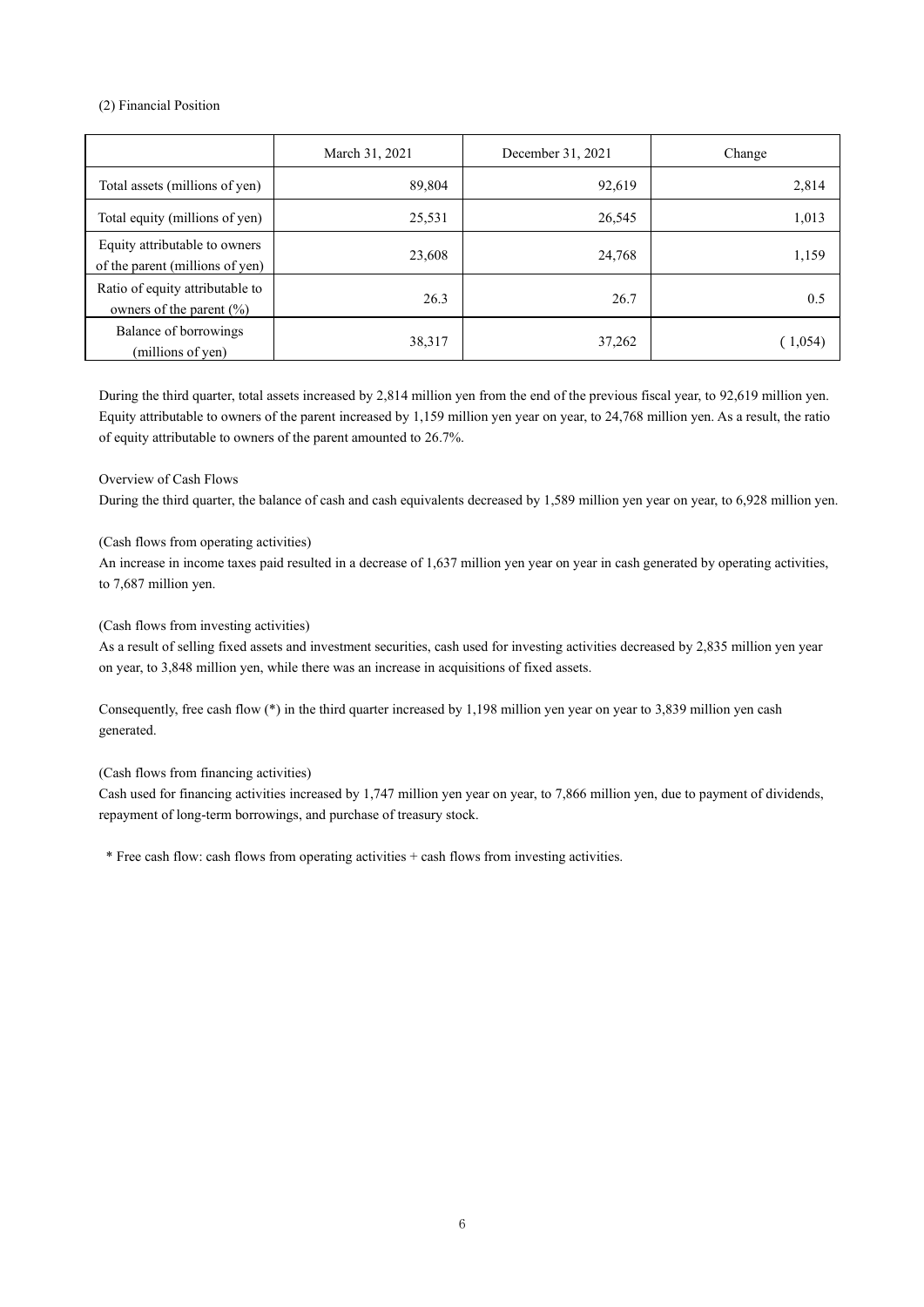#### (3) Forecasts

Regarding our consolidated earnings forecasts for the fiscal year ending March 31, 2022, sales operations for our core products and cost control are trending as planned.

However, in the fourth quarter we are forecasting the occurrence of some costs related to the organization restructuring efforts to enhance our network quality and improve productivity. There is also the risk that the provision of some of our services may be delayed as a result of a delay in the procurement of other carriers' network

Due to these reasons, we have not changed our forecasts disclosed on May 14, 2021, "ARTERIA Networks Corporation Consolidated Financial Report For the Fiscal Year Ended March 31, 2021".

### 2. Basic Concept Regarding Selection of Accounting Standard

To enhance the international comparability and convenience of its financial reporting in capital markets the Company has adopted International Financial Reporting Standards (IFRS) from the fiscal year ended March 31, 2017.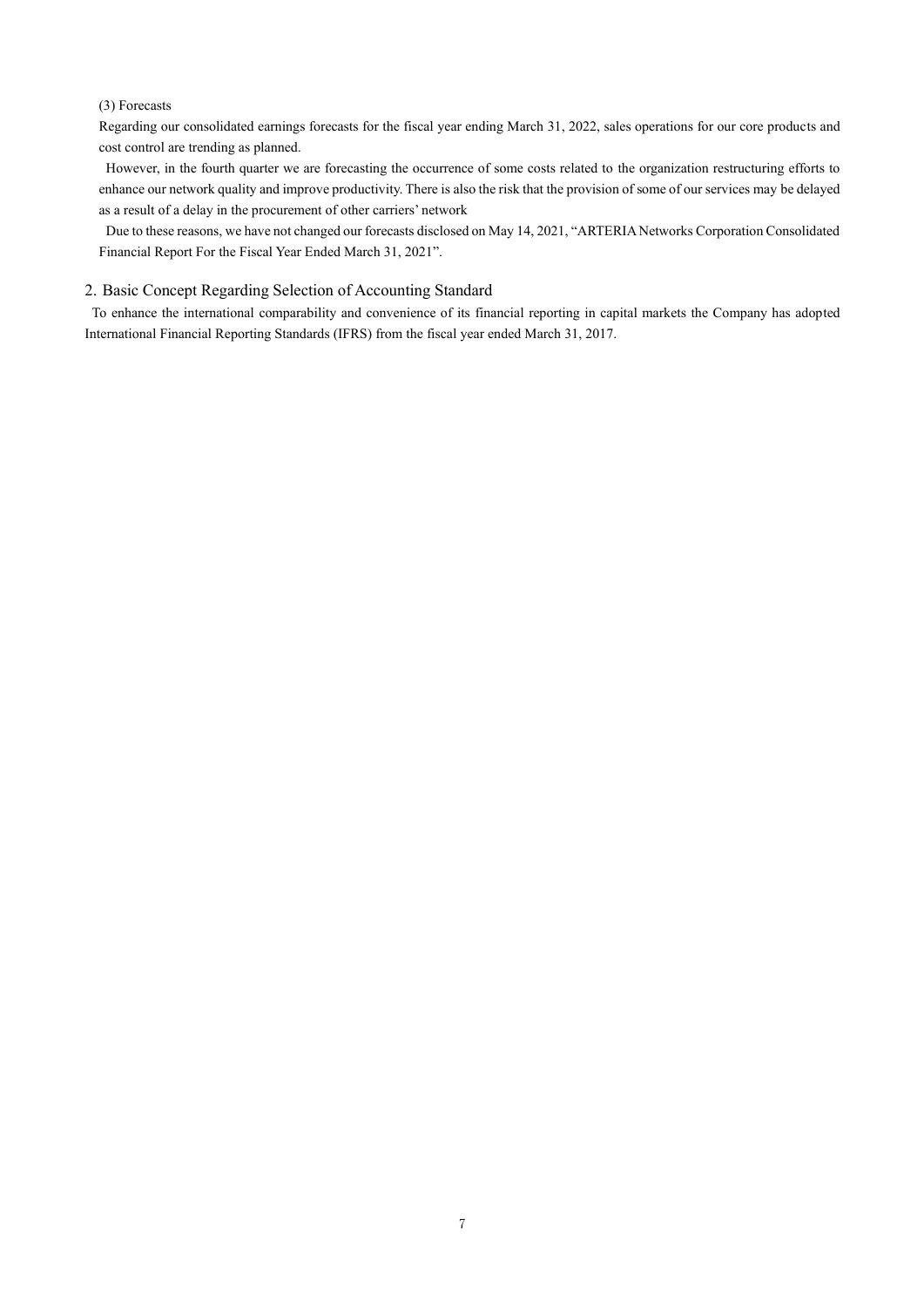## 3. Quarterly Condensed Consolidated Financial Statements

(1) Quarterly Condensed Consolidated Statement of Financial Position

|                               | Previous fiscal year<br>(March 31, 2021) | Third quarter of the<br>current fiscal year<br>(December 31, 2021) |  |  |
|-------------------------------|------------------------------------------|--------------------------------------------------------------------|--|--|
|                               | Millions of yen                          | Millions of yen                                                    |  |  |
| Assets                        |                                          |                                                                    |  |  |
| Current assets                |                                          |                                                                    |  |  |
| Cash and cash equivalents     | 10,957                                   | 6,928                                                              |  |  |
| Trade and other receivables   | 7,495                                    | 7,617                                                              |  |  |
| Other financial assets        | 309                                      | 48                                                                 |  |  |
| Inventories                   | 200                                      | 209                                                                |  |  |
| Other current assets          | 2,204                                    | 2,283                                                              |  |  |
| Total current assets          | 21,167                                   | 17,087                                                             |  |  |
| Non-current assets            |                                          |                                                                    |  |  |
| Property, plant and equipment | 35,414                                   | 37,848                                                             |  |  |
| Goodwill                      | 12,646                                   | 12,646                                                             |  |  |
| Intangible assets             | 15,072                                   | 14,972                                                             |  |  |
| Other financial assets        | 3,562                                    | 7,697                                                              |  |  |
| Deferred tax assets           | 1,253                                    | 1,776                                                              |  |  |
| Other non-current assets      | 687                                      | 590                                                                |  |  |
| Total non-current assets      | 68,637                                   | 75,531                                                             |  |  |
| Total assets                  | 89,804                                   | 92,619                                                             |  |  |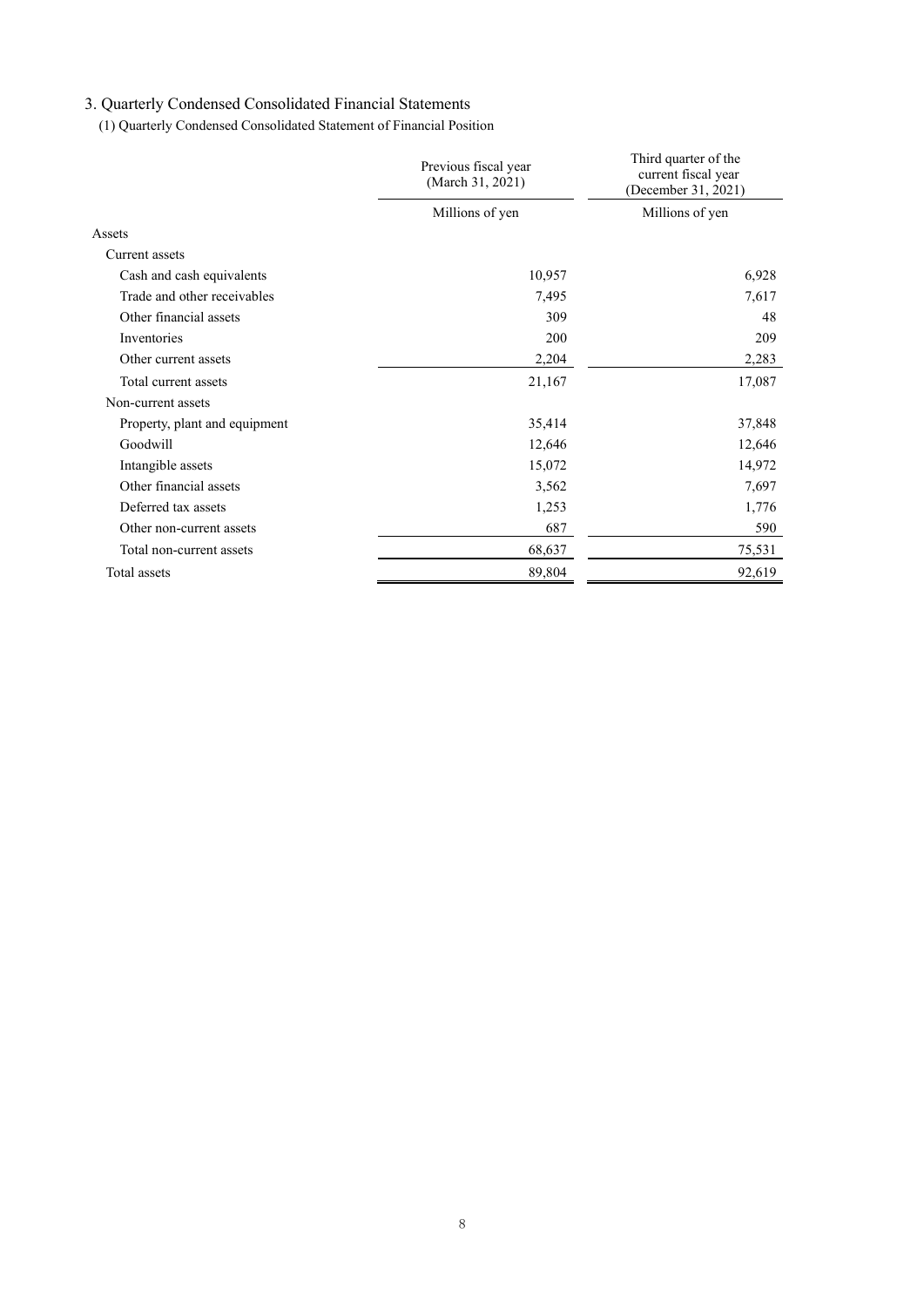|                                            | Previous fiscal year<br>(March 31, 2021) | Third quarter of the<br>current fiscal year<br>(December 31, 2021) |
|--------------------------------------------|------------------------------------------|--------------------------------------------------------------------|
|                                            | Millions of yen                          | Millions of yen                                                    |
| Liabilities and Equity                     |                                          |                                                                    |
| Liabilities                                |                                          |                                                                    |
| <b>Current</b> liabilities                 |                                          |                                                                    |
| <b>Borrowings</b>                          | 2,240                                    | 2,392                                                              |
| Trade and other payables                   | 6,031                                    | 5,231                                                              |
| Lease liabilities                          | 2,027                                    | 2,709                                                              |
| Income and other taxes payable             | 2,181                                    | 1,590                                                              |
| Provisions                                 | 182                                      | 182                                                                |
| Other current liabilities                  | 4,589                                    | 3,766                                                              |
| Total current liabilities                  | 17,253                                   | 15,873                                                             |
| Non-current liabilities                    |                                          |                                                                    |
| Borrowings                                 | 36,076                                   | 34,870                                                             |
| Long-term lease liabilities                | 4,741                                    | 8,976                                                              |
| Retirement benefit liabilities             | 867                                      | 970                                                                |
| Provisions                                 | 2,041                                    | 2,085                                                              |
| Deferred tax liabilities                   | 2,469                                    | 2,414                                                              |
| Other non-current liabilities              | 823                                      | 884                                                                |
| Total non-current liabilities              | 47,019                                   | 50,201                                                             |
| <b>Total liabilities</b>                   | 64,273                                   | 66,074                                                             |
| Equity                                     |                                          |                                                                    |
| Common stock                               | 5,150                                    | 5.150                                                              |
| Capital surplus                            | 4,663                                    | 4,693                                                              |
| Retained earnings                          | 13,765                                   | 15,247                                                             |
| Treasury stock                             | (79)                                     | (322)                                                              |
| Other components of equity                 | 109                                      | (0)                                                                |
| Total equity attributable to owners of the |                                          |                                                                    |
| parent                                     | 23,608                                   | 24,768                                                             |
| Non-controlling interests                  | 1,922                                    | 1,776                                                              |
| Total equity                               | 25,531                                   | 26,545                                                             |
| Total liabilities and equity               | 89,804                                   | 92,619                                                             |
|                                            |                                          |                                                                    |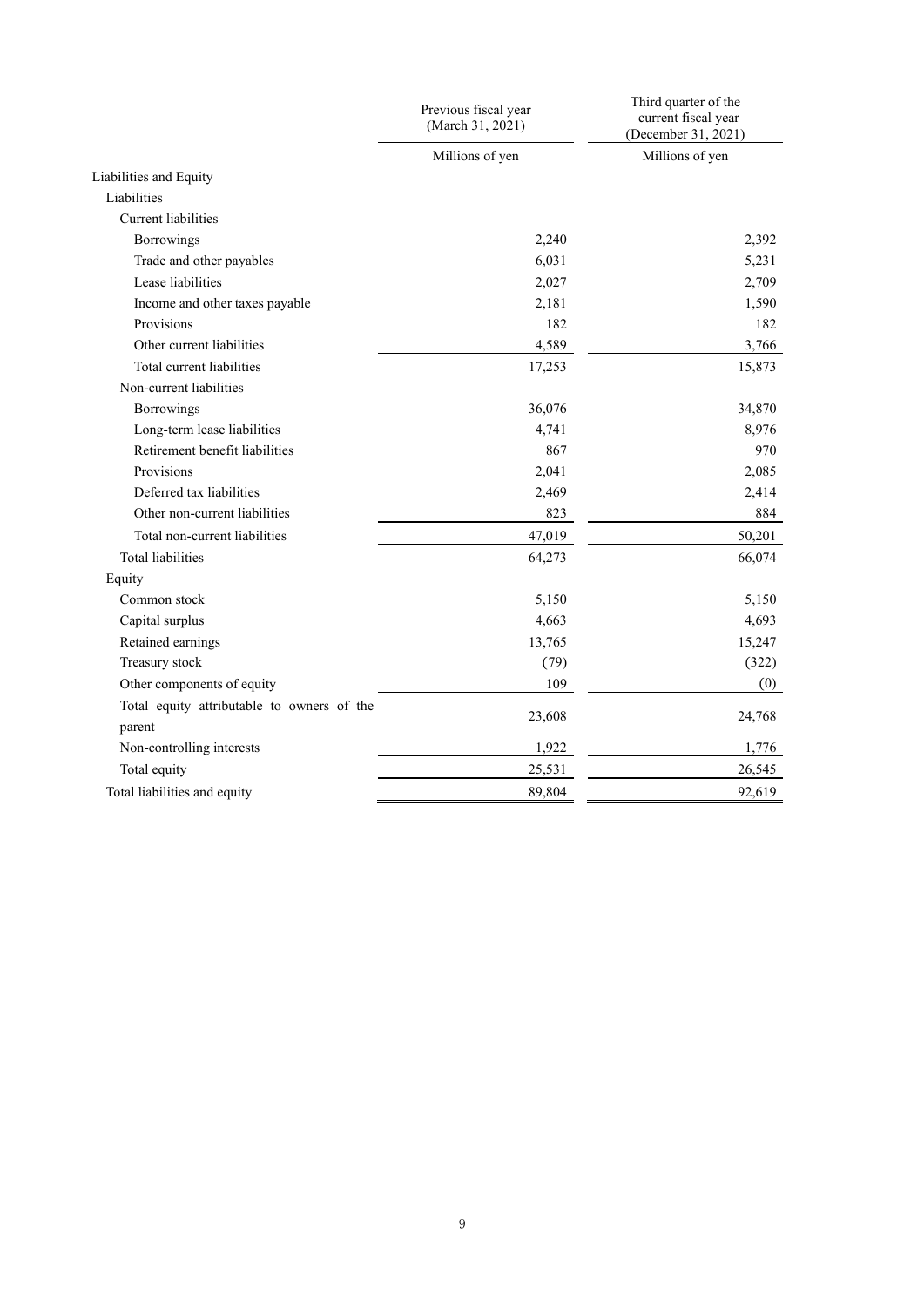(2) Quarterly Condensed Consolidated Statement of Income and Quarterly Condensed Consolidated Statement of Comprehensive Income

(Quarterly Condensed Consolidated Statement of Income for the nine-month period ended December 31)

|                                              | For the nine-month period ended<br>December 31, 2020<br>(From April 1, 2020<br>To December 31, 2020) | For the nine-month period ended<br>December 31, 2021<br>(From April 1, 2021<br>To December 31, 2021) |
|----------------------------------------------|------------------------------------------------------------------------------------------------------|------------------------------------------------------------------------------------------------------|
|                                              | Millions of yen                                                                                      | Millions of yen                                                                                      |
| Net sales                                    | 39,105                                                                                               | 40,283                                                                                               |
| Cost of sales                                | 26,651                                                                                               | 27,439                                                                                               |
| Gross profit                                 | 12,454                                                                                               | 12,844                                                                                               |
| Selling, general and administrative expenses | 6,005                                                                                                | 6,718                                                                                                |
| Other income                                 | 47                                                                                                   | 1,590                                                                                                |
| Other expenses                               | 151                                                                                                  | 157                                                                                                  |
| Operating profit                             | 6,345                                                                                                | 7,559                                                                                                |
| Finance income                               | 65                                                                                                   | 155                                                                                                  |
| Finance costs                                | 361                                                                                                  | 360                                                                                                  |
| Profit for the period before income taxes    | 6,050                                                                                                | 7,354                                                                                                |
| Income taxes                                 | 1,870                                                                                                | 2,249                                                                                                |
| Profit for the period                        | 4,180                                                                                                | 5,105                                                                                                |
| Profit for the period attributable to:       |                                                                                                      |                                                                                                      |
| Owners of the parent                         | 3,909                                                                                                | 4,828                                                                                                |
| Non-controlling interests                    | 270                                                                                                  | 277                                                                                                  |
| Profit for the period                        | 4,180                                                                                                | 5,105                                                                                                |
| Earnings per share                           |                                                                                                      |                                                                                                      |
| Basic earnings per share (yen)               | 78.21                                                                                                | 96.72                                                                                                |
| Diluted earnings per share (yen)             |                                                                                                      |                                                                                                      |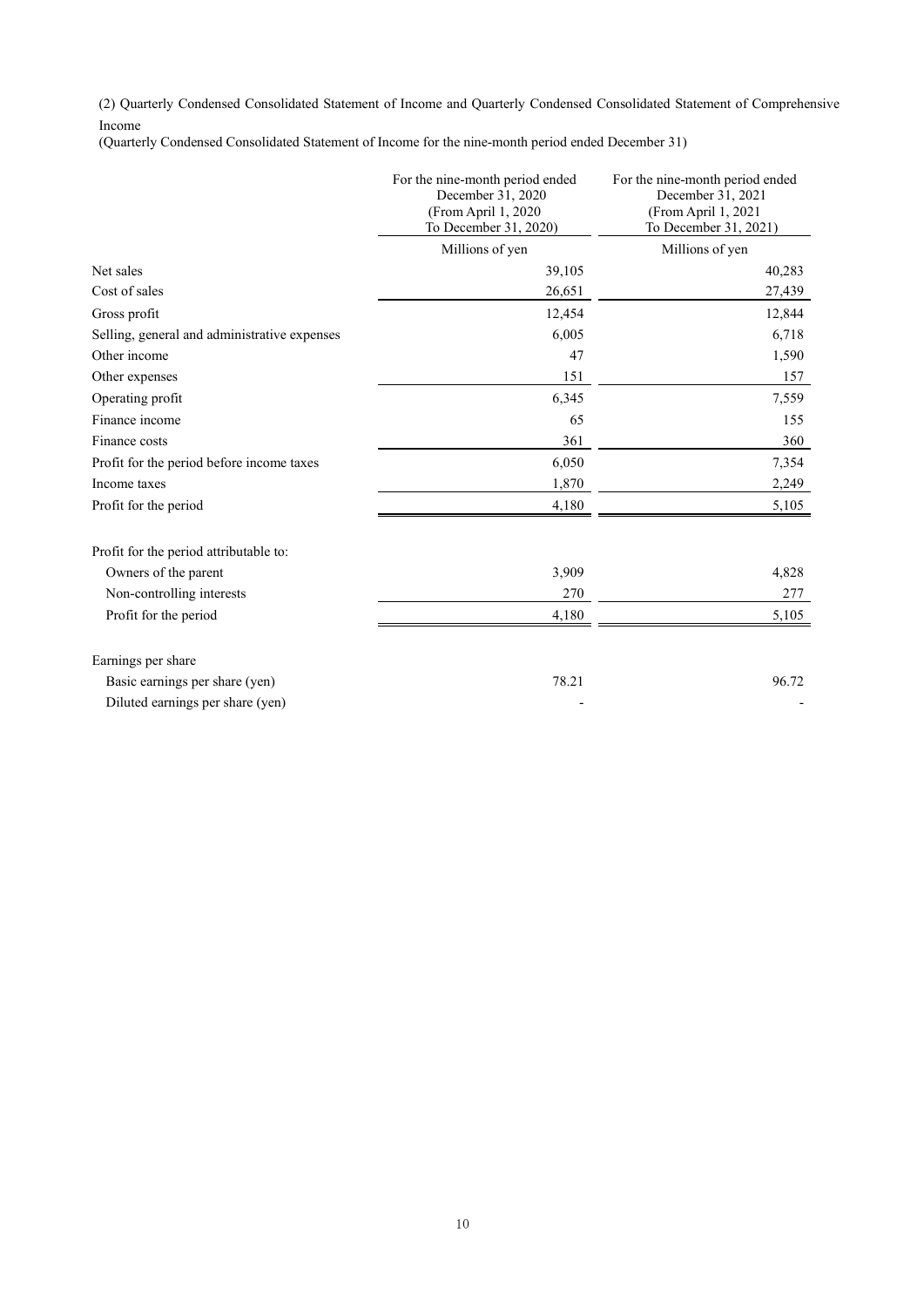(Quarterly Condensed Consolidated Statement of Comprehensive Income for the nine-month period ended December 31)

|                                                                                     | For the nine-month period ended<br>December 31, 2020<br>(From April 1, 2020)<br>To December 31, 2020) | For the nine-month period ended<br>December 31, 2021<br>(From April $1, 2021$<br>To December 31, 2021) |
|-------------------------------------------------------------------------------------|-------------------------------------------------------------------------------------------------------|--------------------------------------------------------------------------------------------------------|
|                                                                                     | Millions of yen                                                                                       | Millions of yen                                                                                        |
| Profit for the period                                                               | 4,180                                                                                                 | 5,105                                                                                                  |
| Other comprehensive income<br>Items that will not be reclassified to profit or loss |                                                                                                       |                                                                                                        |
| Financial assets measured at fair value through<br>other comprehensive income       | 63                                                                                                    | 758                                                                                                    |
| Total items that will not be reclassified to profit<br>or loss                      | 63                                                                                                    | 758                                                                                                    |
| Total other comprehensive income, net of tax                                        | 63                                                                                                    | 758                                                                                                    |
| Comprehensive income for the period                                                 | 4,243                                                                                                 | 5,864                                                                                                  |
| Comprehensive income for the period attributable<br>to:                             |                                                                                                       |                                                                                                        |
| Owners of parent                                                                    | 3,972                                                                                                 | 5,586                                                                                                  |
| Non-controlling interests                                                           | 270                                                                                                   | 277                                                                                                    |
| Comprehensive income for the period                                                 | 4,243                                                                                                 | 5,864                                                                                                  |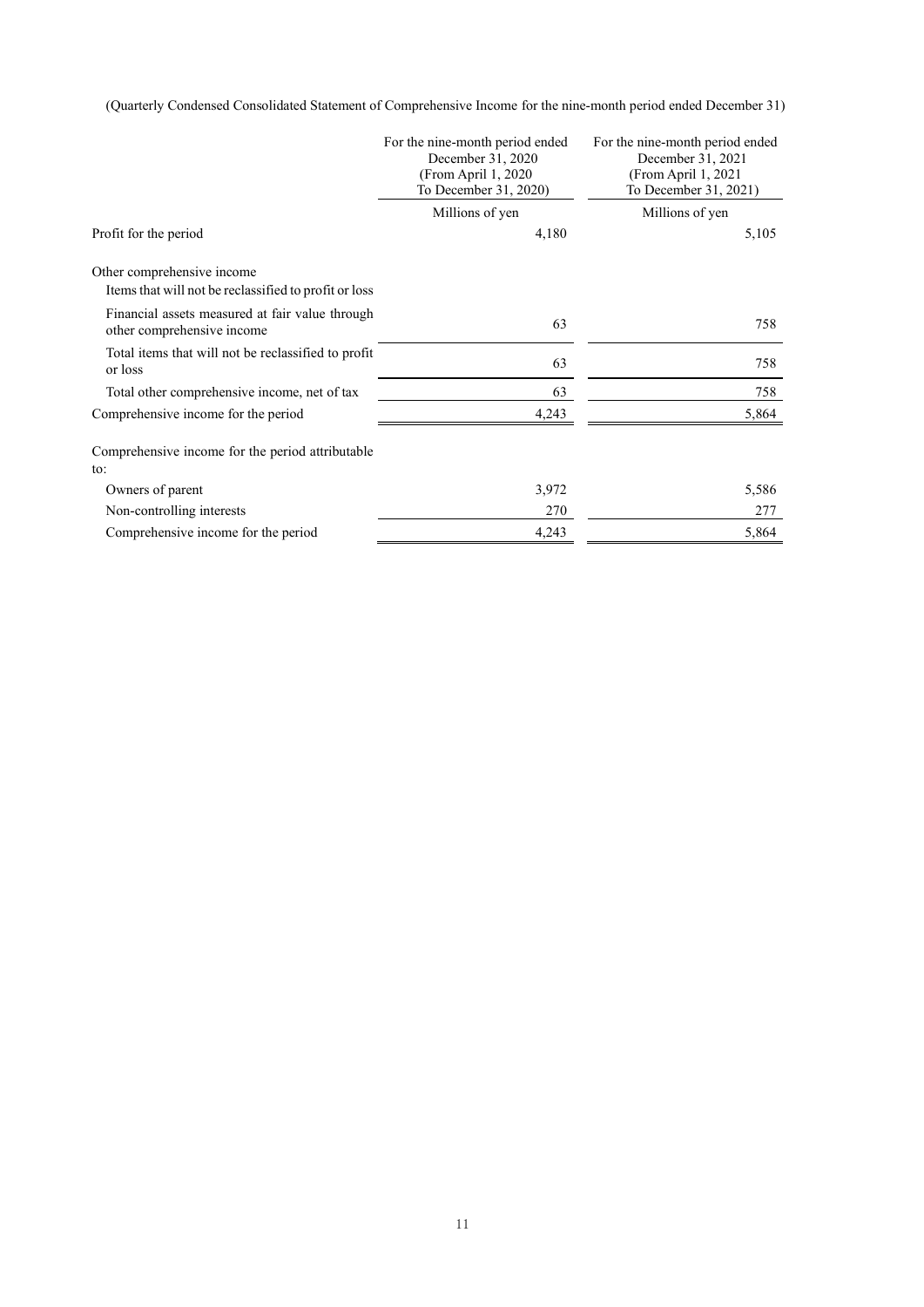#### (3) Quarterly Condensed Consolidated Statement of Changes in Equity

For the nine-month period ended December 31, 2020 (From April 1, 2020 To December 31, 2020)

|                                                           | Equity attributable to owners of the parent       |                              |                      |                 |                                                                                                 |                 |
|-----------------------------------------------------------|---------------------------------------------------|------------------------------|----------------------|-----------------|-------------------------------------------------------------------------------------------------|-----------------|
|                                                           |                                                   |                              |                      |                 | Other components of equity                                                                      |                 |
|                                                           | Common stock                                      | Capital surplus              | Retained<br>earnings | Treasury stock  | Financial<br>assets<br>measured at fair<br>value<br>through<br>other<br>comprehensive<br>income | Total           |
|                                                           | Millions of yen                                   | Millions of yen              | Millions of yen      | Millions of yen | Millions of yen                                                                                 | Millions of yen |
| As of April 1, 2020                                       | 5,150                                             | 4,640                        | 10,873               | (0)             | 46                                                                                              | 46              |
| Profit for the period                                     |                                                   |                              | 3,909                |                 |                                                                                                 |                 |
| Other comprehensive income                                |                                                   |                              |                      |                 | 63                                                                                              | 63              |
| Comprehensive income for the period                       |                                                   |                              | 3,909                |                 | 63                                                                                              | 63              |
| Purchase of treasury stock                                |                                                   |                              |                      | (79)            |                                                                                                 |                 |
| Cash dividends                                            |                                                   |                              | (2,648)              |                 |                                                                                                 |                 |
| Share-based payment transactions                          |                                                   | 15                           |                      |                 |                                                                                                 |                 |
| Total transactions with owners<br>As of December 31, 2020 |                                                   | 15<br>4,655                  | (2,648)<br>12,134    | (79)            | 109                                                                                             | 109             |
|                                                           | 5,150                                             |                              |                      | (79)            |                                                                                                 |                 |
|                                                           | Equity attributable<br>to owners of the<br>parent | Non-controlling<br>interests | Total                |                 |                                                                                                 |                 |
|                                                           | Total                                             |                              |                      |                 |                                                                                                 |                 |
|                                                           | Millions of yen                                   | Millions of yen              | Millions of yen      |                 |                                                                                                 |                 |
| As of April 1, 2020                                       | 20,709                                            | 1,997                        | 22,706               |                 |                                                                                                 |                 |
| Profit for the period                                     | 3,909                                             | 270                          | 4,180                |                 |                                                                                                 |                 |
| Other comprehensive income                                | 63                                                |                              | 63                   |                 |                                                                                                 |                 |
| Comprehensive income for the period                       | 3,972                                             | 270                          | 4,243                |                 |                                                                                                 |                 |
| Purchase of treasury stock                                | (79)                                              |                              | (79)                 |                 |                                                                                                 |                 |
| Cash dividends                                            | (2,648)                                           | (436)                        | (3,084)              |                 |                                                                                                 |                 |
| Share-based payment transactions                          | 15                                                |                              | 15                   |                 |                                                                                                 |                 |
| Total transactions with owners                            | (2,712)                                           | (436)                        | (3, 148)             |                 |                                                                                                 |                 |
| As of December 31, 2020                                   | 21,970                                            | 1,831                        | 23,802               |                 |                                                                                                 |                 |
|                                                           |                                                   |                              |                      |                 |                                                                                                 |                 |

12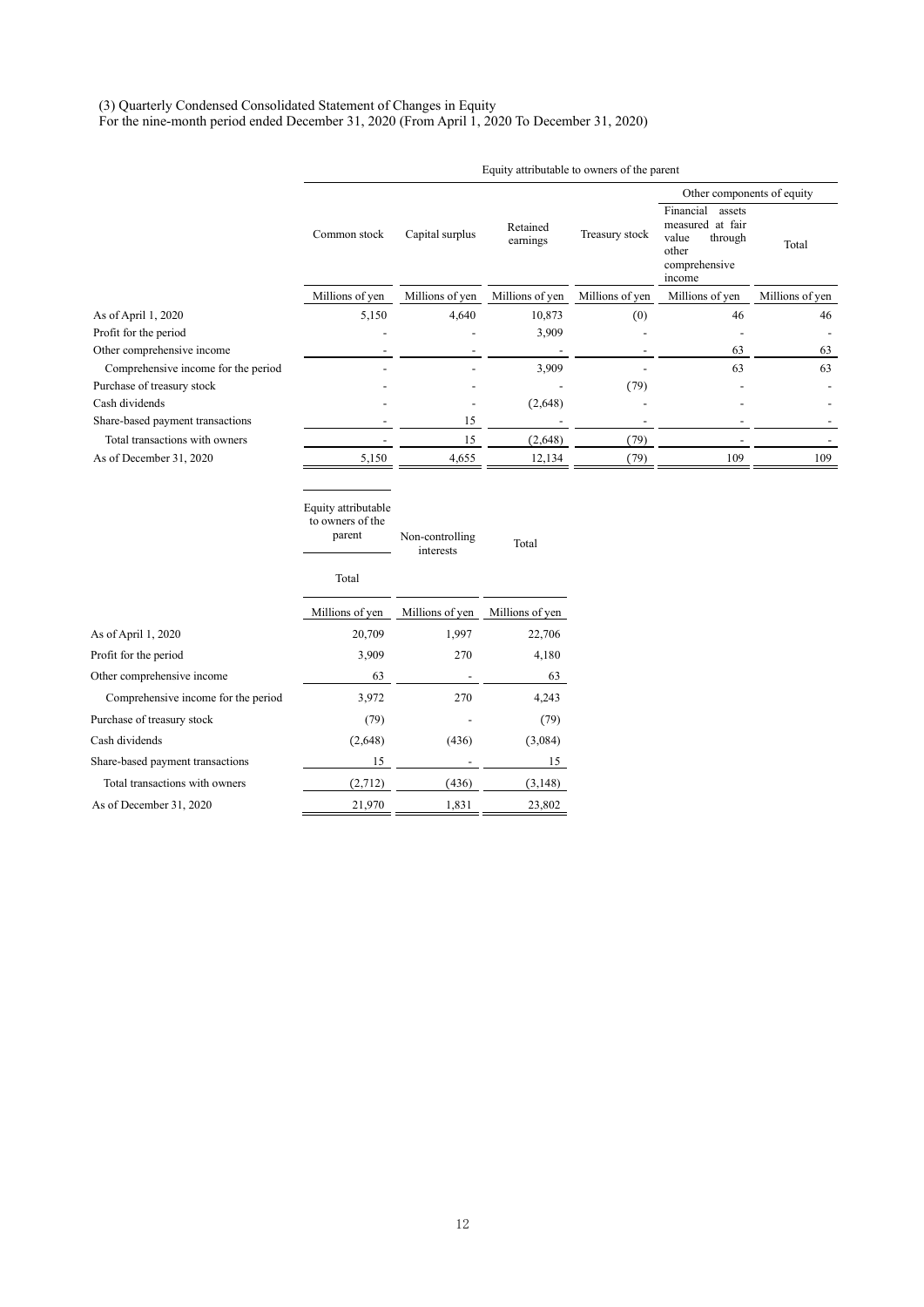Other comprehensive income 758 - 758 - 758 Comprehensive income for the period 5,586 277 5,864

Purchase of treasury stock (242) (242) Cash dividends (4,214) (423) (4,638) Share-based payment transactions 29 29 Total transactions with owners  $(4,426)$   $(423)$   $(4,850)$ As of December 31, 2021 24,768 24,768 26,545

Transfer to retained earnings

|                                     |                                                   |                              |                      |                 | Other components of equity                                                                      |                 |
|-------------------------------------|---------------------------------------------------|------------------------------|----------------------|-----------------|-------------------------------------------------------------------------------------------------|-----------------|
|                                     | Common stock                                      | Capital surplus              | Retained<br>earnings | Treasury stock  | Financial<br>assets<br>measured at fair<br>value<br>through<br>other<br>comprehensive<br>income | Total           |
|                                     | Millions of yen                                   | Millions of yen              | Millions of yen      | Millions of yen | Millions of yen                                                                                 | Millions of yen |
| As of April 1, 2021                 | 5,150                                             | 4,663                        | 13,765               | (79)            | 109                                                                                             | 109             |
| Profit for the period               |                                                   |                              | 4,828                |                 |                                                                                                 |                 |
| Other comprehensive income          |                                                   |                              |                      |                 | 758                                                                                             | 758             |
| Comprehensive income for the period |                                                   |                              | 4,828                |                 | 758                                                                                             | 758             |
| Transfer to retained earnings       |                                                   |                              | 868                  |                 | (868)                                                                                           | (868)           |
| Purchase of treasury stock          |                                                   |                              |                      | (242)           |                                                                                                 |                 |
| Cash dividends                      |                                                   |                              | (4,214)              |                 |                                                                                                 |                 |
| Share-based payment transactions    |                                                   | 29                           |                      |                 |                                                                                                 |                 |
| Total transactions with owners      |                                                   | 29                           | (3,346)              | (242)           | (868)                                                                                           | (868)           |
| As of December 31, 2021             | 5,150                                             | 4,693                        | 15,247               | (322)           | (0)                                                                                             | (0)             |
|                                     | Equity attributable<br>to owners of the<br>parent | Non-controlling<br>interests | Total                |                 |                                                                                                 |                 |
|                                     | Total                                             |                              |                      |                 |                                                                                                 |                 |
|                                     | Millions of yen                                   | Millions of yen              | Millions of yen      |                 |                                                                                                 |                 |
| As of April 1, 2021                 | 23,608                                            | 1,922                        | 25,531               |                 |                                                                                                 |                 |
| Profit for the period               | 4,828                                             | 277                          | 5,105                |                 |                                                                                                 |                 |

Equity attributable to owners of the parent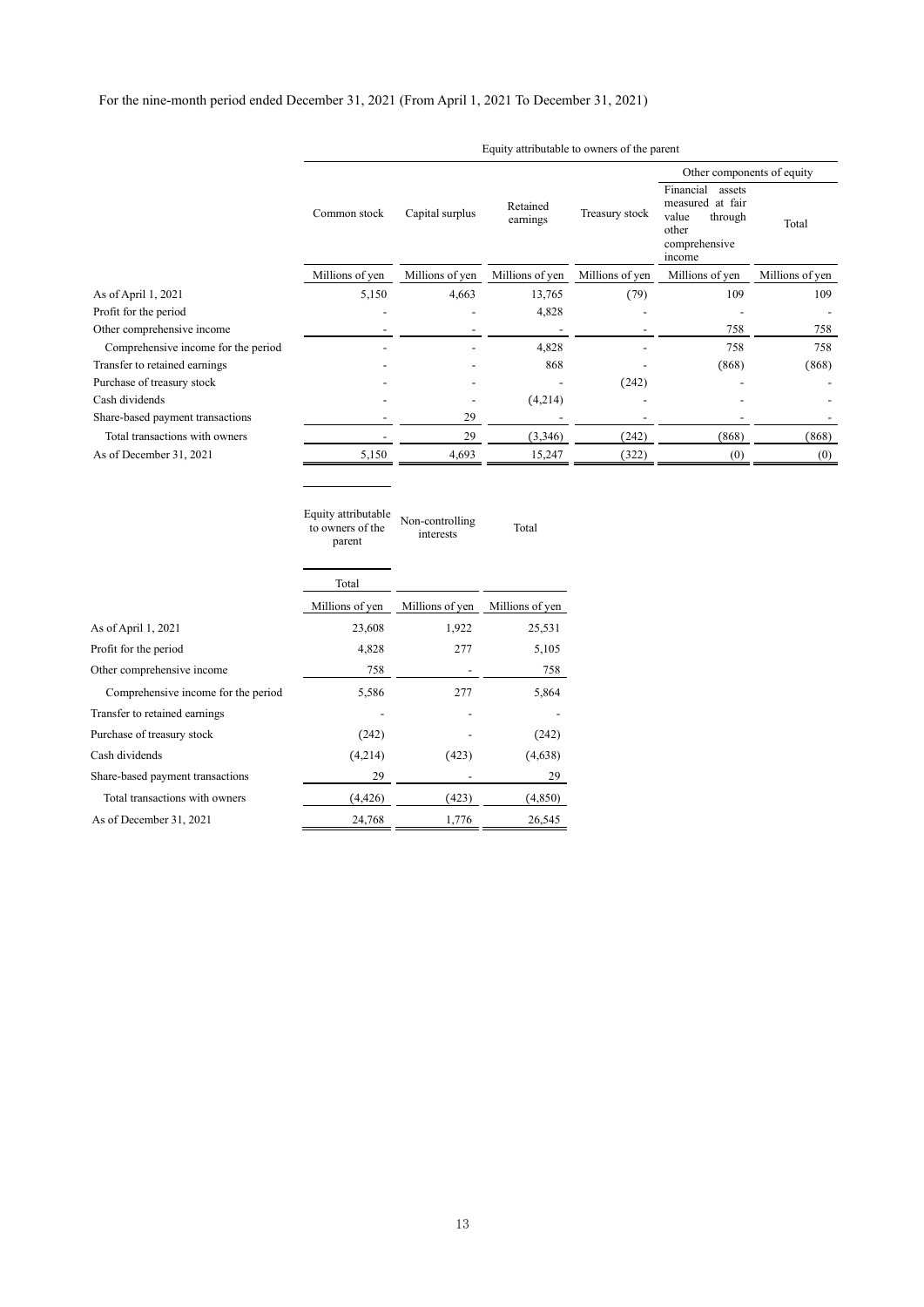## (4) Quarterly Condensed Consolidated Statement of Cash Flows

|                                                          | December 31, 2020<br>(From April 1, 2020<br>To December 31, 2020) | For the nine-month period ended For the nine-month period ended<br>December 31, 2021<br>(From April 1, 2021<br>To December 31, 2021) |
|----------------------------------------------------------|-------------------------------------------------------------------|--------------------------------------------------------------------------------------------------------------------------------------|
|                                                          | Millions of yen                                                   | Millions of yen                                                                                                                      |
| Cash flows from operating activities                     |                                                                   |                                                                                                                                      |
| Profit for the period before income taxes                | 6,050                                                             | 7,354                                                                                                                                |
| Depreciation and amortization                            | 6,626                                                             | 6,469                                                                                                                                |
| Finance income                                           | (65)                                                              | (155)                                                                                                                                |
| Finance costs                                            | 361                                                               | 360                                                                                                                                  |
| Loss on disposal of property, plant and equipment        | 124                                                               | 119                                                                                                                                  |
| Decrease (increase) in trade and other receivables       | (413)                                                             | 238                                                                                                                                  |
| (Increase) decrease in inventories                       | (196)                                                             | (24)                                                                                                                                 |
| (Decrease) increase in trade and other payables          | 13                                                                | (535)                                                                                                                                |
| Gain on sale of fixed assets and transfer of customer    |                                                                   | (1, 498)                                                                                                                             |
| contract                                                 |                                                                   |                                                                                                                                      |
| Other                                                    | (533)                                                             | (709)                                                                                                                                |
| Subtotal                                                 | 11,965                                                            | 11,619                                                                                                                               |
| Interest received                                        | $\boldsymbol{0}$                                                  | 40                                                                                                                                   |
| Dividend income received                                 | 49                                                                | 68                                                                                                                                   |
| Interest paid                                            | (259)                                                             | (266)                                                                                                                                |
| Income taxes paid                                        | (2, 431)                                                          | (3,774)                                                                                                                              |
| Net cash provided by (used in) operating activities      | 9,325                                                             | 7,687                                                                                                                                |
| Cash flows from investing activities                     |                                                                   |                                                                                                                                      |
| Purchases of property, plant and equipment               | (5,702)                                                           | (6,200)                                                                                                                              |
| Proceeds from sale of property, plant and equipment      |                                                                   | 1,919                                                                                                                                |
| Disposals of property, plant and equipment               | (230)                                                             | (277)                                                                                                                                |
| Purchases of intangible assets                           | (550)                                                             | (675)                                                                                                                                |
| Proceeds from sale of investment securities              |                                                                   | 1,500                                                                                                                                |
| Other                                                    | (200)                                                             | (113)                                                                                                                                |
| Net cash (used in) provided by investing activities      | (6, 684)                                                          | (3, 848)                                                                                                                             |
| Cash flows from financing activities                     |                                                                   |                                                                                                                                      |
| Repayments of long-term borrowings                       | (969)                                                             | (1, 120)                                                                                                                             |
| Repayments of lease liabilities                          | (1, 973)                                                          | (1, 855)                                                                                                                             |
| Dividends paid                                           | (2,647)                                                           | (4,211)                                                                                                                              |
| Dividends paid to non-controlling interests              | (436)                                                             | (423)                                                                                                                                |
| Purchase of treasury stock                               | (79)                                                              | (242)                                                                                                                                |
| Other                                                    | (13)                                                              | (13)                                                                                                                                 |
| Net cash (used in) provided by financing activities      | (6, 119)                                                          | (7, 866)                                                                                                                             |
| Net effect of currency translation on cash and cash      |                                                                   |                                                                                                                                      |
| equivalents                                              |                                                                   | (1)                                                                                                                                  |
| Net (decrease) increase in cash and cash equivalents     | (3, 478)                                                          | (4,028)                                                                                                                              |
| Cash and cash equivalents at the beginning of the period | 11,996                                                            | 10,957                                                                                                                               |
| Cash and cash equivalents at the end of the period       | 8,518                                                             | 6,928                                                                                                                                |